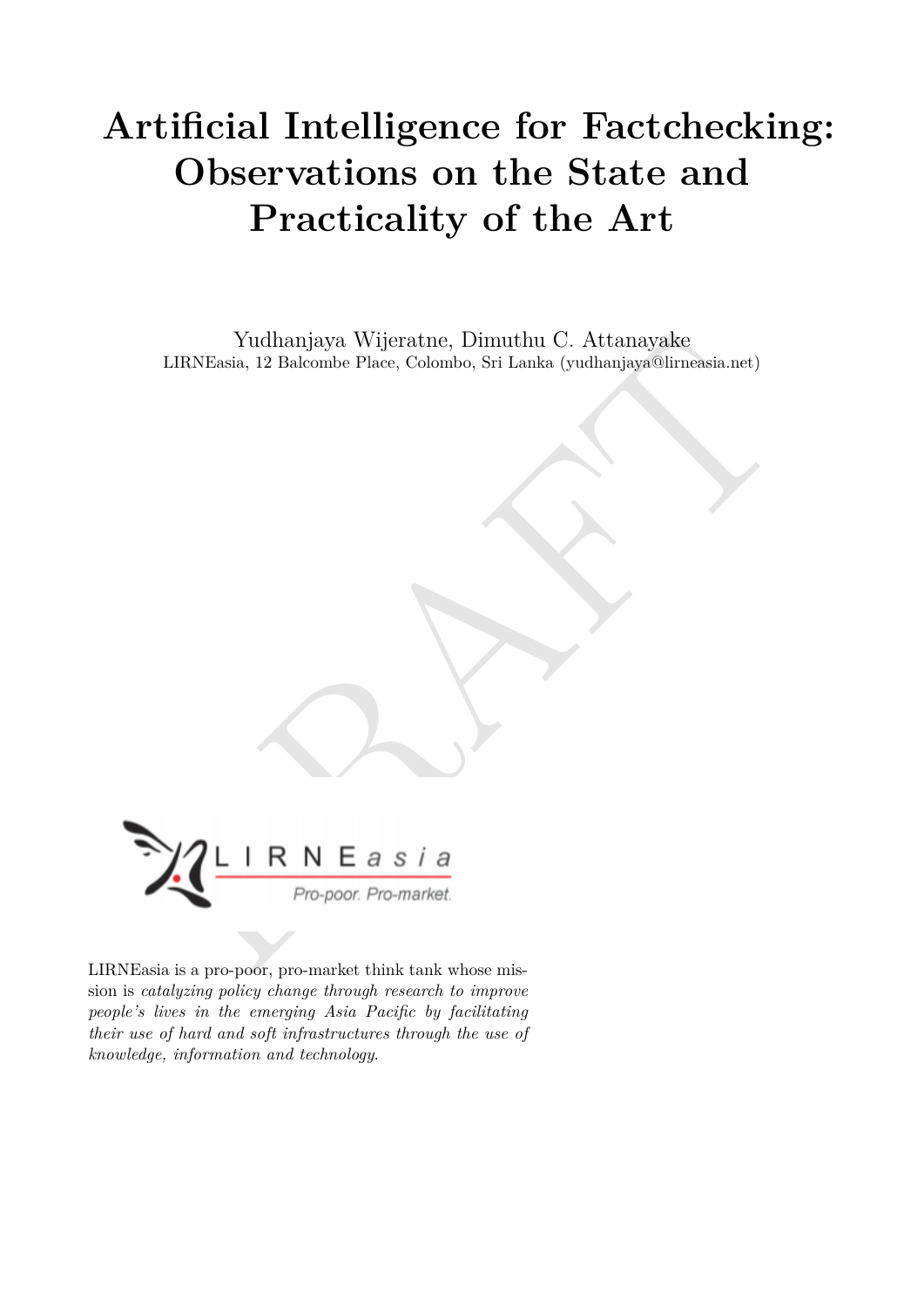### **Abstract**

We summarize the state of progress in artificial intelligence as used for classifying misinformation, or 'fake news'. Making a case for AI in an assistive capacity for factchecking, we briefly examine the history of the field, divide current work into 'classical machine learning' and 'deep learning', and for both, examine the work that has led to certain algorithms becoming the de facto standards for this type of text classification task.

**Keywords:** machine learning, misinformation, text classification, natural language processing

# **Preface**

While lying and fabrication may be as old as language itself, and possibly even the human species (Dor, 2017) [1], the 2016 US election brought with it a multi-disciplinary, mass awareness of misinformation and its effects. Various concerns have been raised about the flood of fabricated content and the erosion of notions of objectivity and balance in public discourse (Del Vicario et al., 2016 [2]; Lazer et al., 2018 [3]); these concerns spilled over from journalism to fields as far removed as economics (Allcott & Matthew, 2017 [4]).

This general uptick is reflected in Google search traffic worldwide for 'fake news', the layman term for various types of misinformation:



However, interest does not necessarily equate to solutions. Two recent phenomena have brought the overwhelming power of today's misinformation back into the public eye. The first is misinformation around COVID-19, medical science and epidemics; many public health care services across the world have found themselves battling both a pandemic and rampant conspiracy theories and public mistrust (Limaye et al., 2020[[5\]](#page-10-4)), to the point where people put both themselves and others at risk simply because they do not believe in the existence of a pandemic.

1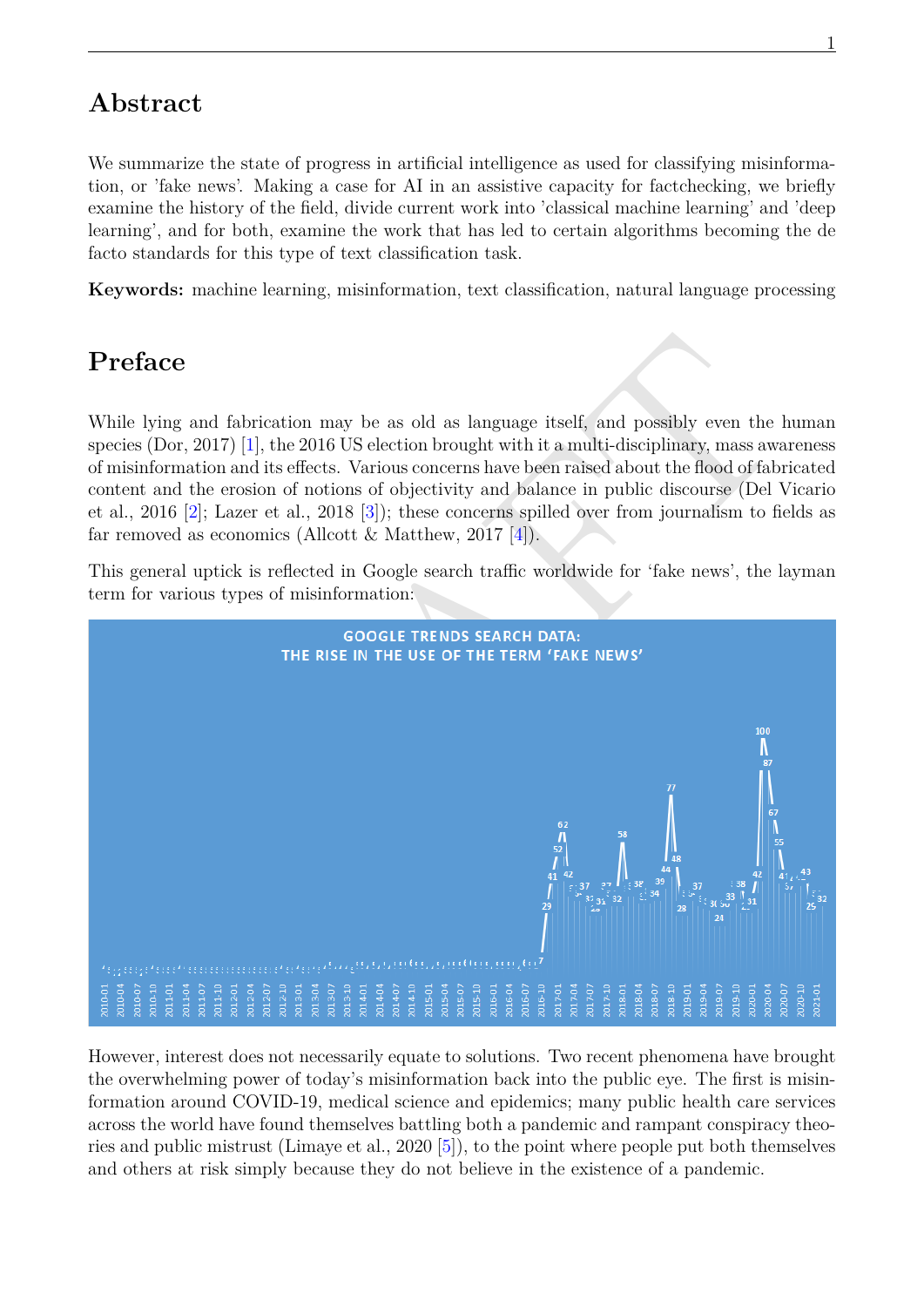The second concerns the political sphere; former U.S. President Donald Trump, along with many elected representatives in the Republican Party of the United States of America, actively encouraged a repeatedly-debunked conspiracy alleging that the 2020 elections were fraudulent, culminating in a wave of armed protesters attempting an insurrection in Washington, D.C. Evidence indicates that these people had been stewing in misinformation for years, with conspiracy theories migrating from the fringes of the Internet to the media (Roose, 2021[[6\]](#page-10-5)) and to the highest offices of the most powerful nation on the planet (Tollefson, 2021 [\[7](#page-10-6)]).

Drawing from experience with Watchdog Sri Lanka, a tech-heavy factchecking service<sup>[1](#page-2-0)</sup>, as well as un-recorded conversations with factchecking initiatives and researchers from Sri Lanka, India, Bangladesh, Ukraine, Singapore and South Korea), we posit that factcheckers around the world are woefully ill-equipped, with nowhere near enough resources to turn the tide.

In factchecking, tests invoking coherence and correspondence to test a truth consume both time and effort, while generating an untruth takes no such effort. In short, as Brandolini's law so elegantly puts it, "The amount of energy needed to refute bullshit is an order of magnitude larger than to produce it."<sup>2</sup>

While wisdom-of-the-crowds approaches have been proposed, such crowdsourcing is merely a form of *consensus gentium*. Rubin (2010) [8], comparing prior literature, pointed out that the human ability to detect misinformation and deception is quite pitiful in comparison, typically under 60% accuracy, with trained professionals performing only slightly better. Any wisdom of the crowds is therefore a poor determinant of truth. The same goes for authority (in many cases) and naive realism.

rd are worfully ill-equipped, with nowhere near enough resources to turn the tide.<br>Checking, tests invoking coherence and correspondence to test a truth consume both time<br>fort, while generating an untruth takes no such ef Therefore, at any given point in a crisis, the potential volume and velocity of misinformation far outstrips the ability of even large organizations to counter it. At a technical level this is a prime use case for artificial intelligence (AI). Much of the narrative around artificial intelligence is in its ability to automate and upscale work; what is usually considered a threat to jobs may, in this state of the world, be a relief to organizations that are drastically understaffed to face the challenge at hand.

# **What AI has got to do with all this? Definitions, limitations, and clarifications**

We will first attempt some clarity by examining definitions. The term 'AI' - Artificial Intelligence - is the overall moniker for a wide variety of approaches towards machines that can learn and adapt as humans do; the stuff of both scientific aspirations and science fiction alike.

This term is quite broad, and such broadness is not useful in analysis. We shall therefore look to the term *machine learning*, which relies on computational pattern recognitionAnzai [[9](#page-10-8)], and the algorithmic creation of pattern recognition systems ('models') that, having observed patterns in a training dataset, are not fit to observe said pattern elsewhere.

Machine learning stands in contrast to the rule-based expert system which once led the wave of AI. The former learns from data; the latter was a body of human knowledge, represented

<span id="page-2-0"></span><sup>&</sup>lt;sup>1</sup>One of the co-authors of this paper is a co-founder of said service.

<span id="page-2-1"></span><sup>2</sup><https://statmodeling.stat.columbia.edu/2019/01/28/bullshit-asymmetry-principle/>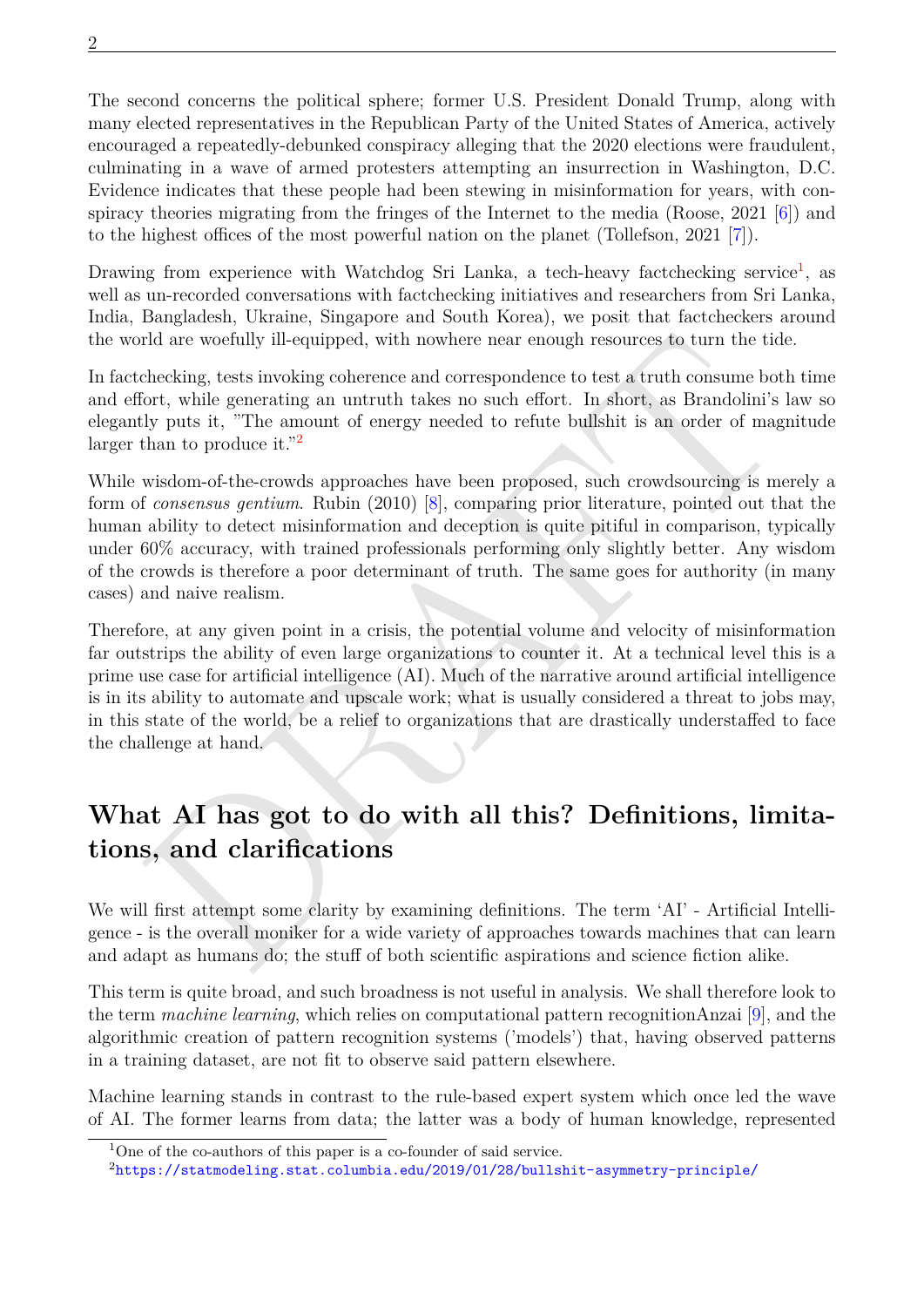mainly as if-then rules, with every step of every algorithm designed by hand, with clear, userdefined, and finite steps. (Liao, 2005) [[10](#page-10-9)]). Early, impressive AI efforts, such as ELIZA, a pscyhologist program which was one of the first to attempt the Turing Test, was of the latter class.(Weizenbaum, 1966 [\[11](#page-10-10)]). However, this mode of programming rulesets by hand had serious limitations, and was supplanted by machine learning.

A strong subfield within machine learning, as a field, is natural language processing; and within this exists the dedicated subfield of content classification. Of late, it has risen in seeming reply to the rise in interest around misinformation.

Promising results have been obtained from building large collections, or corpora, of annotated text - words, sentences, paragraphs or articles. This text is generally labelled by humans to signify something concerning the truths presented therein: usually overtly labelling texts as 'true' or 'false', and sometimes labelling them with more nuanced classifications, like whether or not the headline agrees with the body text.

Machine learning algorithms that do well at classification are then let train on this text. This training process creates models that can then mimic the kind of classification performed by humans. Such a model would, in theory, able to process a significantly higher workload than a human, and could be a highly scalable tool in the factchecker arsenal.

Many sophisticated efforts have been made in pursuit of this goal. To examine this in detail, it is useful to divide machine learning again into two categories:

- 1) Classical machine learning
- 2) Deep learning

Classical machine learning is a set of approaches that uses well-defined algorithms that can parse data and perform some sort of analysis based on the algorithm and the data in question. This space that includes Bayesian approaches, decision trees, inductive logic programming, clustering, and model-free reinforcement learning.

words, sentences, paragraphs or articles. This test is generally labelled by humans to<br>nonething concerning the truths presented therein: usually overtly labelling texts as<br>a ratio of the condition gate and sometimes label Deep learning differs in that multiple layers of such smaller algorithms are clustered in layers. Each can perform some analysis on the data it receives, and, instead of passing the output directly to the user, can pass it amongst themselves, depending on the configuration. This is called a neural network. The total structure as a whole is therefore capable of more complex analysis than the single-algorithm model, but is more complex to build and more difficult to interpret.

This division allows us, as practitioners, to loosely cluster efforts by computational effort and complexity. Today, much of what we call AI falls into one of these two camps. For the subject of factchecking, we therefor have sophisticated pattern recognition for text; as yet we have not reached that nonhuman *intelligence* that the term 'AI' promises.

#### **Classical machine learning**

Three of the oldest and most established algorithms in the classical machine learning space are Logistic Regression, the naive Bayes algorithm (NB) (Rish, 2001 [\[12\]](#page-10-11)) and Support Vector Machines (SVM) (Hearst et al., 1998 [[13](#page-10-12)]). Early relevant literature shows us the roots of the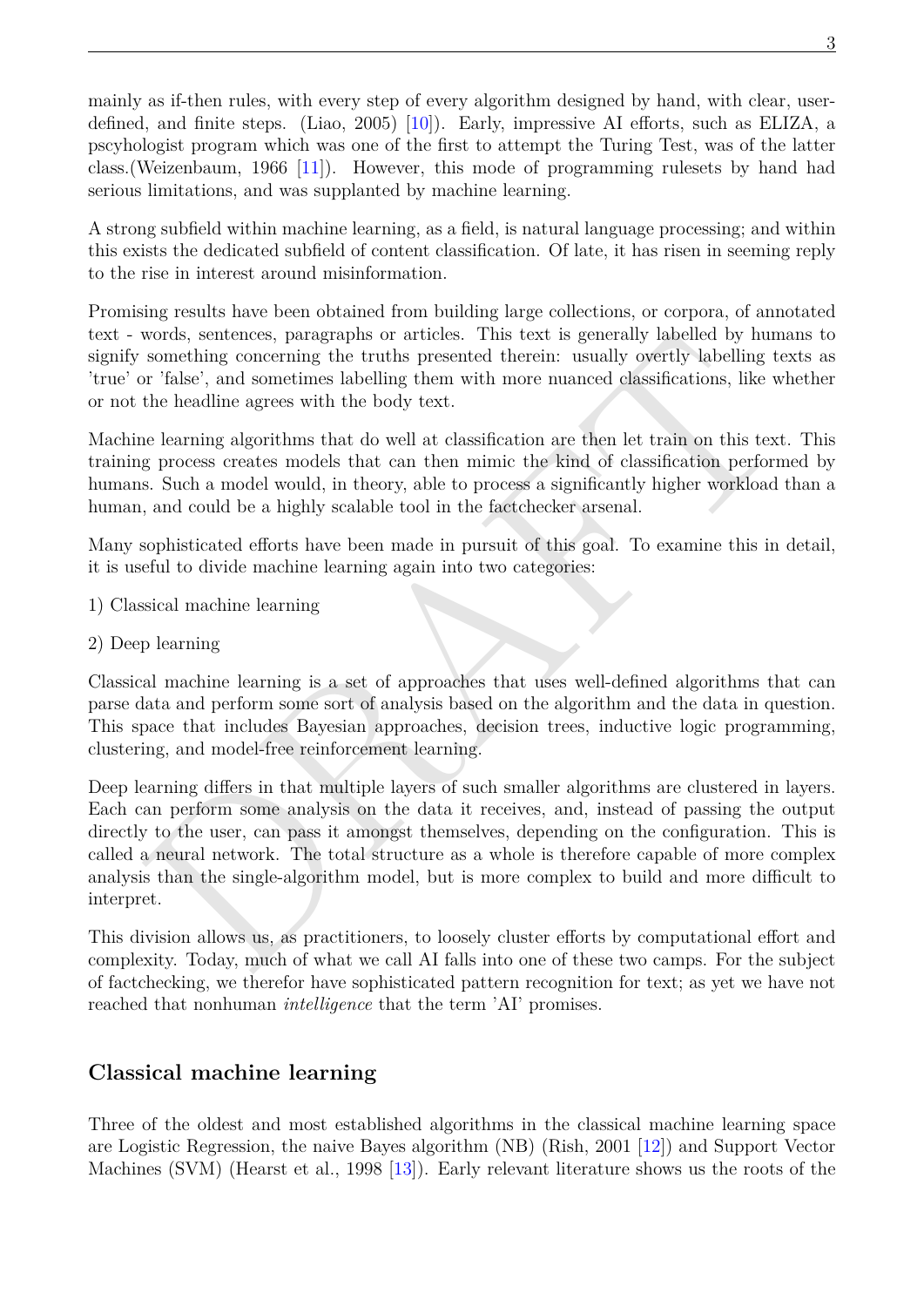field: in classifying spam - especially in product reviews intended to mislead. (Jindal & Liu, 2008 [[14](#page-10-13)]) concerns itself with study of opinion spam - specifically, of 5.8 million reviews and 2.14 million reviewers on Amazon.com, and showcases the effectiveness of Logistic Regression. Mihalcea & Strapparava(2009) [[15](#page-10-14)] move more definitely towards misinformation: in their paper, which trials naive Bayes and Support Vector Machines on three data sets to detect falsehoods, they are able to state that "*Very little work, if any, has been carried out on the automatic detection of deceptive language in written text. Most of the previous work has focused on the psychological or social aspects of lying, and there are only a few previous studies that have considered the linguistic aspects of falsehood.*" While their classifiers are not particularly impressive by today's standards - in some cases, barely better than a coin flip - they definitively add to automated the detection of falsehoods.

Ott et al. (2011) [16] build upon this work, again sticking to the theme of opinion spam in reviews. While using a dataset that would be considered small by today's standards - 800 reviews, their contribution is in showing that Naive Bayes and SVMs significantly outperformed their human benchmarks, in some cases by almost 30%. Feng et al. (2012) [17], applying SVMs across multiple datasets, demonstrated both high classification accuracy (above 85%); a 2015 survey of the field by Conroy et al. (2015) [18] cite SVMs and Naive Bayes as being the state-of-the-art of the day.

These three algorithms consistently show up years later. For instance, Rubin et al. (2016) [[19](#page-11-0)] used 360 Canadian and American satirical and legitimate news articles to trial an implementation using SVMs. Granik & Mesyura (2017) [20] utilized a simple Naive Bayes classifier to detect fake news based on specific words used in the text, based on 1,771 articles marked as true and false and no factual content categories. Ahmed et al. (2017) [21] trialled different algorithms, and concluded that a variant of SVMs, fed term frequencies - a representation of unigrams in a text and the number of times each appears - performed the best.

ala. (2011) [16] build upon this work, again sticking to the theme of opinion span<br>als. (2011) [16] build upon this work, again sticking to the theme of opinion span<br>eves. While using a dataset that would be considered sm Meanwhile, the decision tree approach began to show up alongside SVMs and naive Bayes. Castillo et al.  $(2011)$   $[22]$ , in using a decision tree-based approach to assessing information credibility in tweets, compared their work with naive Bayes and SVMs and made a case for trees. Kwon et al.(2013) [23], studying rumor detection on Twitter, put random forests - a particularly high-performing type of decision tree - side-by-side with naive Bayes and SVMs; their 87% accuracy rate for random forests came within 2% of the high water mark set by SVMs in their test. By 2017, random forests had become part and parcel of the toolkit, as seen in Potthat(2017) [24] stylometric inquiries into hyperpartisan news, or Buntain & Golbeck (2017) [25]'s work on fake news on Twitter.

The work of Chen et al.(2016) [26] created a technically superior version decision-tree approach that performed faster and better: the so-called eXtreme Gradient Boosting algorithm, or XG-Boost. Derivatives of XGBoost exist - notably LightBGM and CatBoost(Daoud, 2019) [\[27](#page-11-8)] operating on roughly the same principles. This algorithm started appearing alongside those named before - for example, as shown in Facebook-related work of Janze & Risius (2017) [\[28](#page-11-9)], which showed that the usual algorithms could be used to build highly performant classifiers on social media data, and made a case for platform operators to perform this kind of checking. By 2017, Shu et al. [[29\]](#page-11-10), in their widely cited survey of the field, were able to describe the general shape of this branch of research: "*most previously mentioned approaches focus on extracting various features, incorporating these features into supervised classification models, such as naive Bayes, Decision Trees, Logistic Regression, K-Nearest Neighbor (KNN), Support Vector Machines (SVM).*"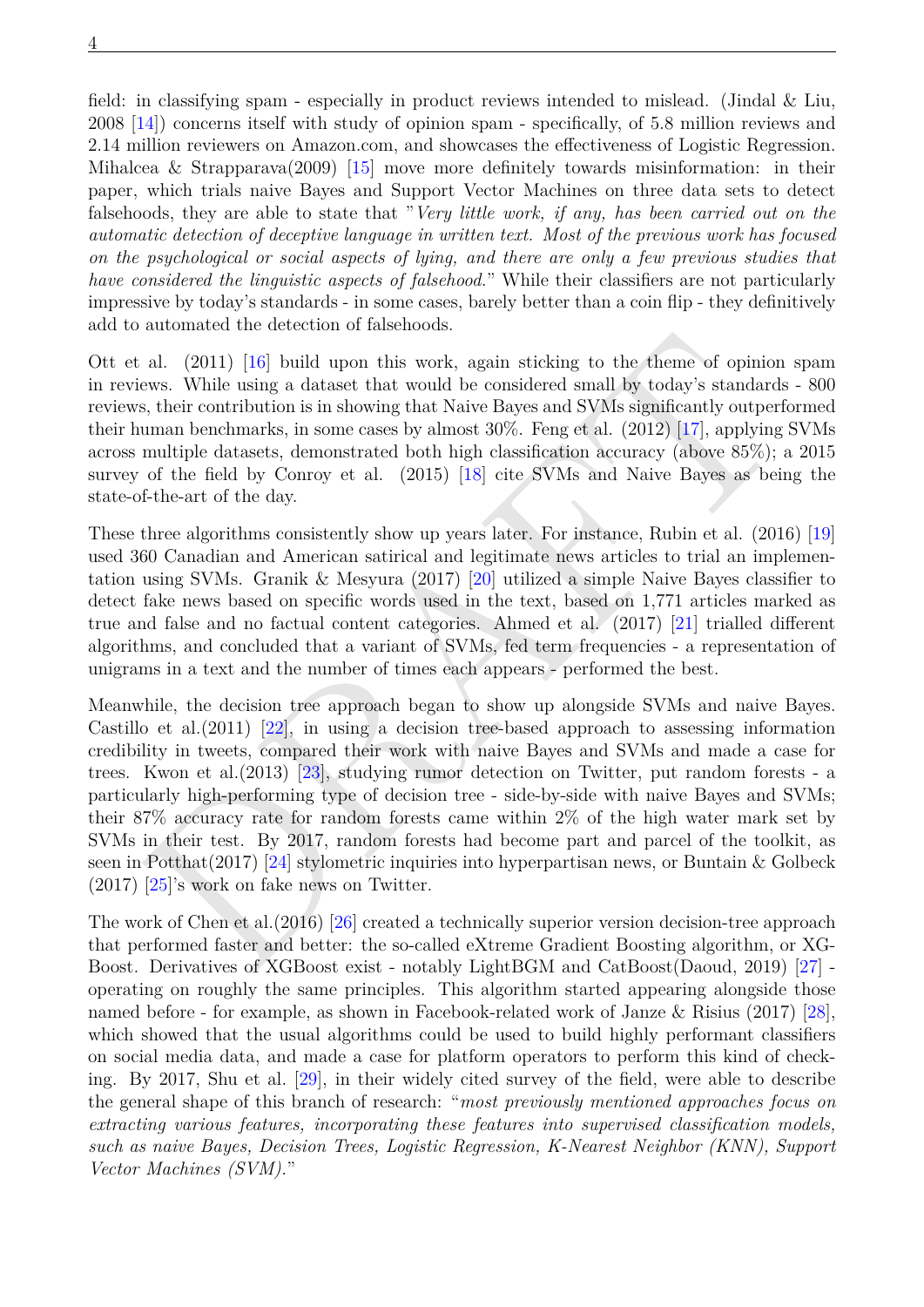A year later, Helmstetter & Paulheim (2018) [[30](#page-11-11)], operating on relatively large dataset of 401,414 tweets, applied almost the same series of machine learning algorithms - Support Vector Machines, Naive Bayes, Neural Networks, Random Forests and XGBoost. Shu et al. (2019) [\[31](#page-11-12)], in demonstrating a richer way of embedding social context into data for better classification, chose a similar palette for their testing - Logistic Regression, Naive Bayes, Decision Trees, Random Forests, XGBoost and AdaBoost. So did Gravanis et al. (2019) [\[32\]](#page-11-13) when benchmarking algorithms for general-purpose misinformation classification work. Abonizio et al. (2020) [\[33\]](#page-11-14) did a similar experiment with 9,930 news articles with American English, Brazilian Portuguese, and Spanish, and highlighted the effectiveness of SVM, Random Forest (RF), k-Nearest Neighbors (k-NN), and XGBoost. These same algorithms are used in misinformation detection related to COVID-19 (Felber, 2021)[[34\]](#page-11-15).

overall with the control of the act, where the rest of the rest of the act, where the rest of the rest compares with Raftard and alternative and the compare with Rubin's human average (a mere 54%), the classical machine l This gives us today's state of the art, where there seems to be broad consensus on common algorithms to deploy. The reason for their persistence may lie in their reliability and ease of use. If we compare with Rubin's human average (a mere 54%), the classical machine learning stack does far better: Felber's 2021 study reported that the LR, NB and SVM approaches were over 93% accurate in identifying fake news related to COVID-19. Kwon et al were not too far behind in 2013. These algorithms generally perform well in almost any case given to them.

Moreover, tooling commonly used for these algorithms - especially programming languages have come so far in their ease of use that it is easy to deploy any of these algorithms in a '*theory-free*' manner - i.e. without necessarily knowing the minutae of how each algorithm performs. While deep learning approaches required some understanding of layers, neurons and concepts like backpropagation in order to fine-tune, the relative simplicity of the classical machine learning stack has made it easy to treat these algorithms as fairly reliable black boxes.

#### **Deep learning**

Beyond the complexity of the classical machine learning algorithms lies deep learning, in which neural networks of different architectures are brought to bear. Deep learning approaches typically require and perform best on large datasets, and thus an observer may draw parallels between the increasing availability of attention, public data and rise in methodological complexity.

Firstly, neural networks are not new to this field. Zhou et al's 2004 paper [35] shows neural networks outperforming other types of analysis, albeit with results in the 61.5% - 79.2% range depending on the dataset.

However, it was with the work of research teams led by Geoffrey Hinton, Yann LeCun and Yoshua Bengio (sometimes referred to as the Godfathers of AI [\[36\]](#page-11-17)) that neural networks gained prominence as a potentially superior solution; this was the rise of deep learning. It combined with the burgeoning availability of increasingly more powerful processing via the utilization of GPUs, or graphical processing units; and the spread of software libraries such as Keras, Torch and Tensorflow that, in turn, enabled more researchers to engage in the kind of sophisticated models that deep learning required.

Neural networks are not a monolith, but divide themselves into architectures: specific arrangements of the algorithms (neurons) and layers that prove exceptional at one task of the other. A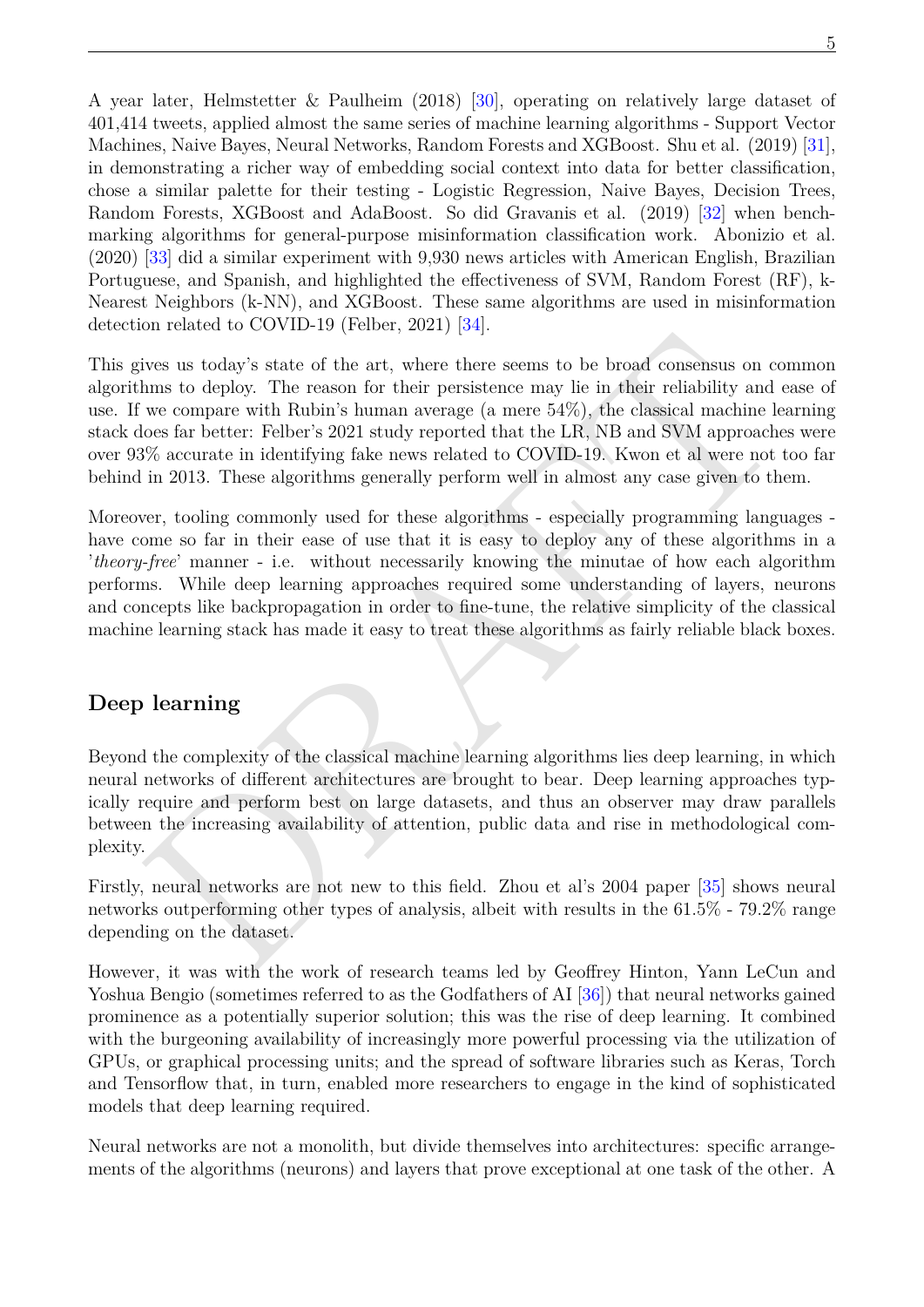6

number of these architectures have proved especially popular in the kind of classification task we are interested in. Recurrent Neural Networks (RNNs)(Mikolov et al., 2010 [[37\]](#page-12-0)) showed up early in text-related literature. Long Short-Term Memory architectures (LSTMs)(Greff et al., 2016 [[38\]](#page-12-1)), a variant of RNNs, became popular; LTSMs implementations appear in key work from Long (2017) and Rashkin et al. (2018), who posit that those implementations outperform prior work. As did Convolutional Neural Networks (CNNs); CNNs built on the work of seminal work of Kim  $(2014)$  [\[39\]](#page-12-2) show up in the work of Wang  $(2017)$  [\[40\]](#page-12-3), shown to be superior to implementations of LSTMs, SVMs and logistic regression (albeit by small margins).

A minor arms race of sorts has happened here; we see points for one and counterpoints for the other across these options. As is with neural networks, tuning of parameters and the fusion of different architectures make a difference in absolute accuracy gains - even if the increment is marginal. Arguably, Bhattarcharjee Balantrapu (2017) [41]'s approach of reducing class labels yield enormous dividends, taking CNN accuracy well above the 96% mark previously established on their choice of benchmark (Oshikawa et al., 2018) [42]. FNDNet, another CNN implementation, by Kaliyar et al. (2020) [43], demonstrated accuracy above the 98% mark. Recent work by Glenski et al. (2021) [44] benchmark these different approaches with LSTMs in a multi-domain, multi-language study, examining different ways that the input data can be processed before being passed into models and the performance impact thereof.

rent architectures make a difference in absolute accuracy gains - even if the increment<br>ginal. Arguably, Bhattarcharjec Balantrapu (2017) [41] sapproach of reducing class<br>pishel enormous dividends, taking CNN accuracy wel Meanwhile, the complexity of deep learning approaches leave space for variation in input and in architectures. Kaliyar et al, above, succeeded by increasing the 'depth' of their model; Bhattarcharjee Balantrapu used data reduction as well as a hybrid architecture of a shallow feature based classifier and a deep classifier working in tandem; on the other end of the spectrum, Singhania et at. (2017) [45]'s 3HAN was built on the three-layer heirarchical attention network architecture pioneered by Yang et al. (2016) [46]; 3HAN boasted above 96% accuracy in fake news detection, and made a powerful use case for a different architecture. Work by Vijjali (2020) [47] and (Gundapu & Mamid, 2021) [48] have even led to different approaches involving transformer architectures and large, pre-trained models.

Their versatility also lets them operate fairly accurate in domains beyond mere text. Ruchanksy et al. (2017) [49] examined RNNs for the capture of both article text and user interactions with it; TI-CNNs (Yang et al., 2018) [50] have demonstrated the ability to work with both text and images.

However, as with classical machine learning, we come to a sense of a 'state of the art' - albeit a lot more loosely than the previous category. CNNs, LSTMs, split between text and combinations of text and imagery, with heavy tweaking of input data features and layers for that last few percentage in optimized accuracy. A few approaches like HANs and transformers await on the sidelines. Most, if not all recent work performs above the classical machine learning stack.

There are epistemological boundaries: these techniques do not fact-check as a human agent does, but rely on linguistic features - such as the co-occurence of words and their relation to each other. Anecdotally, this is one of the strongest offhand reasons for dismissing automated, corpus-based AI methods, since the process of search, triangulation, and journalism that human factcheckers go through simply does not happen here. Any patterns not visible to the algorithms from the training corpus would be increasingly difficult to classify, and therefore, as public discourse and misinformation trends change, these tools become obsolete unless retrained or remade with new data. Furthermore, an astute observer may point out that satire may be impossible to interpret using these methods.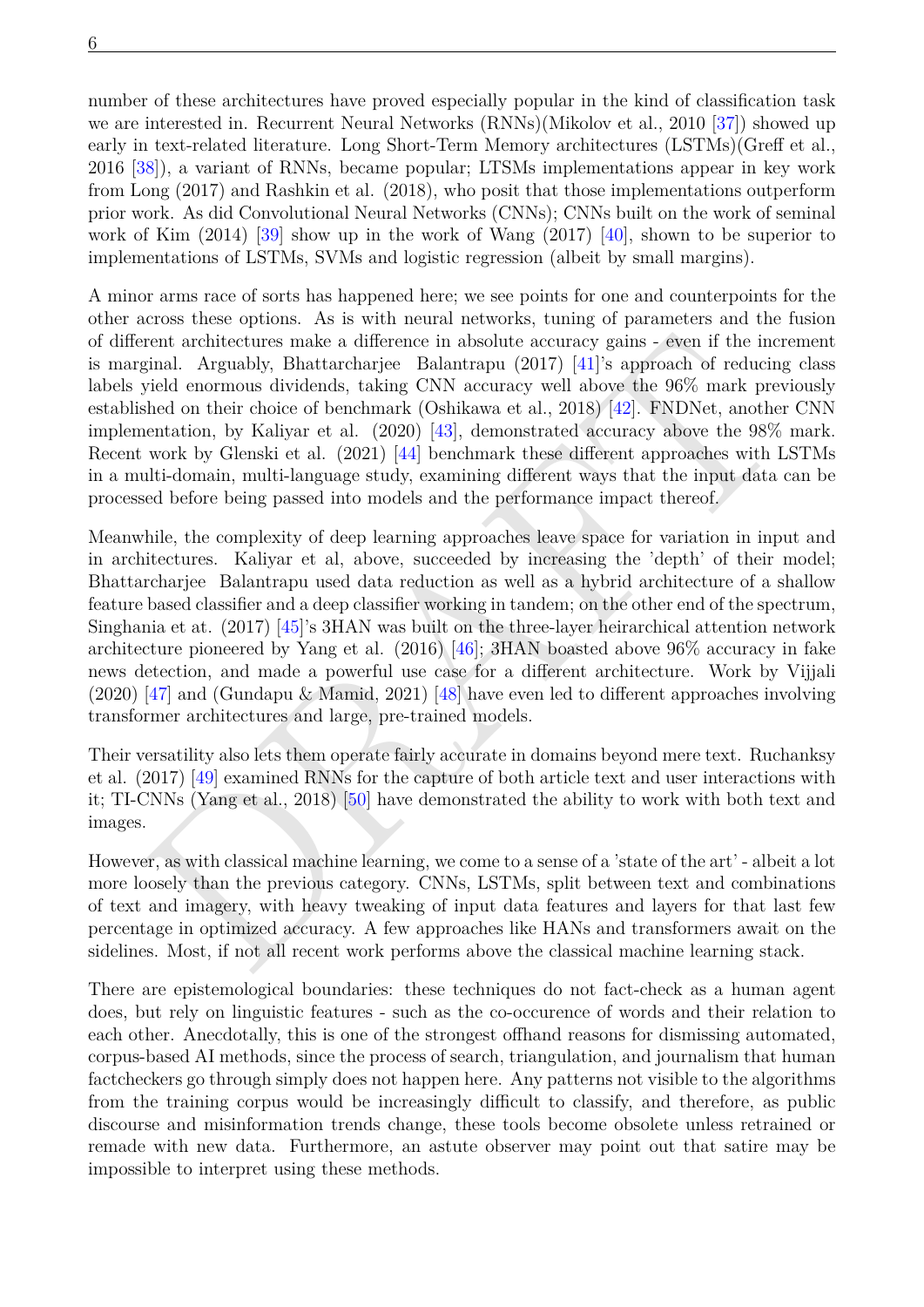It it an intellectual fallacy to say that half of something is better than nothing. After all, half a kitten is not half the amount of fun and joy, but instead a messy butchered corpse that nobody wants to touch. And yet, given the inherent asymmetry of effort in the task at hand, and given Rubin's dismal human average (54% accuracy), these figures are extremely promising, even with their limitations. Which then behooves us to ask: what other limitations exist?

## **Given enough data . . .**

An important caveat to the above is the term 'given enough data'. Much of the research we have cited is done with English data. Likewise, the experiment shows how easy it might be in English, where tens of thousands of articles lie labelled and ready to download.

| All important caveal to the above is the term given enough uata. Much or the research we<br>have cited is done with English data. Likewise, the experiment shows how easy it might be -<br>in English, where tens of thousands of articles lie labelled and ready to download.                                                                                                                                                        |                                     |                                                                   |  |
|---------------------------------------------------------------------------------------------------------------------------------------------------------------------------------------------------------------------------------------------------------------------------------------------------------------------------------------------------------------------------------------------------------------------------------------|-------------------------------------|-------------------------------------------------------------------|--|
| What of other languages? Glenski et al, who controlled for methods while testing across multiple<br>languages, reported two significant findings. Firstly, a general model, attempting to work across<br>multiple languages is outperformed by language-specific models: in this case English, Russian,<br>German and Spanish. However, a review of the data underlying the research we have talked<br>about makes the problem plain: |                                     |                                                                   |  |
| Dataset name or source                                                                                                                                                                                                                                                                                                                                                                                                                | Language                            | <b>Access</b>                                                     |  |
| <b>LIAR</b>                                                                                                                                                                                                                                                                                                                                                                                                                           | English                             | downloadable<br>github<br>via<br>repository                       |  |
| Kaggle Fake News dataset                                                                                                                                                                                                                                                                                                                                                                                                              | English                             | downloadable via Kaggle                                           |  |
| Harvard FakeNewsNet data                                                                                                                                                                                                                                                                                                                                                                                                              | English                             | downloadable<br>github<br>via<br>repository                       |  |
| Fake News Corpus                                                                                                                                                                                                                                                                                                                                                                                                                      | English                             | downloadable<br>github<br>via<br>repository                       |  |
| <b>KDNuggets Fake News dataset</b>                                                                                                                                                                                                                                                                                                                                                                                                    | English                             | obtainable<br>contacting<br>by<br>the author                      |  |
| <b>UNBiased</b> dataset                                                                                                                                                                                                                                                                                                                                                                                                               | English                             | obtainable<br>by<br>contacting<br>the author                      |  |
| Kaggle-EXT                                                                                                                                                                                                                                                                                                                                                                                                                            | English                             | obtainable<br>contacting<br>by<br>the author                      |  |
| Weakly Supervised Learning for Fake News<br>Detection on Twitter                                                                                                                                                                                                                                                                                                                                                                      | English                             | obtainable<br>by<br>contacting<br>the author                      |  |
| Fake.Br Corpus                                                                                                                                                                                                                                                                                                                                                                                                                        | <b>Brazilian</b><br>Por-<br>tuguese | downloadable<br>github<br>via<br>repository                       |  |
| <b>RumourEval</b>                                                                                                                                                                                                                                                                                                                                                                                                                     | English                             | downloadable<br>github<br>via<br>repository                       |  |
| WSDM 2019 challenge dataset                                                                                                                                                                                                                                                                                                                                                                                                           | Mandarin<br>Chi-<br>nese            | downloadable via kaggle                                           |  |
| Ma-Weibo                                                                                                                                                                                                                                                                                                                                                                                                                              | English?                            | obtainable<br>contacting<br>$\mathbf{b} \mathbf{v}$<br>the author |  |
| Twitter15                                                                                                                                                                                                                                                                                                                                                                                                                             | English                             | obtainable<br>contacting<br>by<br>the author                      |  |
| Twitter16                                                                                                                                                                                                                                                                                                                                                                                                                             | English                             | obtainable<br>contacting<br>by<br>the author                      |  |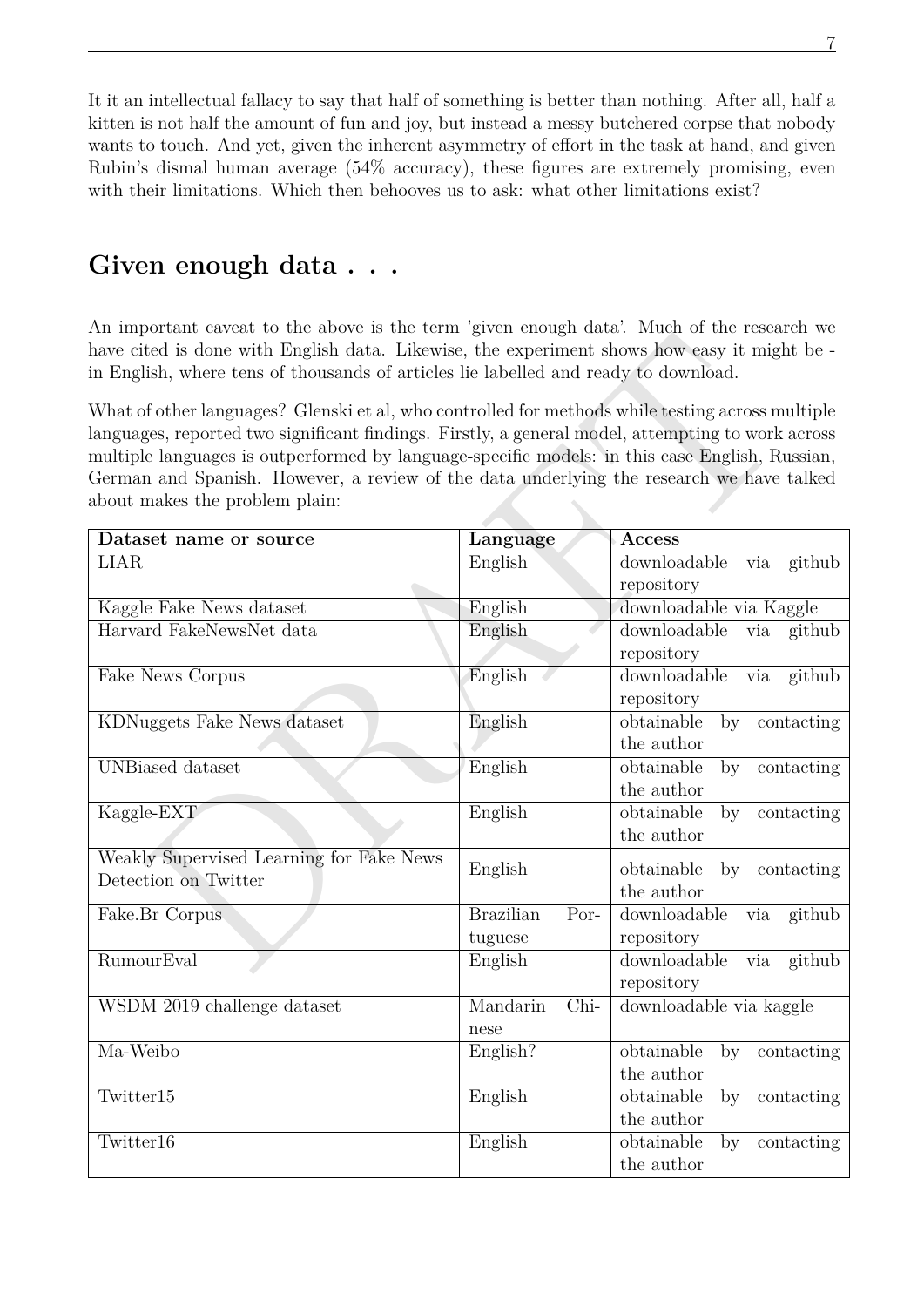| Dataset name or source                       | Language | Access                         |
|----------------------------------------------|----------|--------------------------------|
| Tracing Fake-News Footprints:                |          |                                |
| Characterizing Social Media Messages         | English  | obtainable<br>by contacting    |
| by How They Propagate                        |          | the author                     |
| Fake News Challenge (FNC-1) Data             | English  | downloadable via github        |
|                                              |          | repository                     |
| A multi-layer approach to disinformation de- | English  | obtainable<br>by<br>contacting |
| tection on Twitter                           |          | the author                     |
| A multi-layer approach to disinformation de- | Italian  | obtainable<br>contacting<br>by |
| tection on Twitter                           |          | the author                     |
| Horne and $\text{Adali}(2017)$               | English  | obtainable<br>by<br>contacting |
|                                              |          | the author                     |
| FakeNewsCorpusSpanish corpus                 | Spanish  | downloadable via<br>github     |
|                                              |          | repository                     |
| Truth of Varying Shades: Analyzing           |          |                                |
| Language in Fake News                        | English  | downloadable via link pro-     |
| and Political Fact-Checking                  |          | vided in the paper             |
| <b>FEVER</b> dataset                         | English  | downloadable via<br>github     |
|                                              |          | repository                     |
| Separating Facts from Fiction: Linguistic    |          |                                |
| Models to Classify Suspicious                | English  | downloadable via link pro-     |
| and Trusted News Posts on Twitter            |          | vided in the paper             |
| 3HAN: A Deep Neural Network for Fake         | English  | obtainable<br>by contacting    |
| News Detection                               |          | the author                     |
| Buzzfeed election data set                   | English  | downloadable<br>github<br>via  |
|                                              |          | repository                     |
| Burfoot and Baldwin(2009) data set           | English  | obtainable<br>contacting<br>by |
|                                              |          | the author                     |
| PoliticalNews                                | English  | obtainable<br>by<br>contacting |
|                                              |          | the author                     |
| <b>CREDBANK</b> dataset                      | English  | downloadable via github        |
|                                              |          | repository                     |
| NELA-GT-2018                                 | English  | downloadable via link pro-     |
|                                              |          | vided in the paper             |
| Some Like it Hoax: Automated Fake News       | English  | by<br>obtainable<br>contacting |
| Detection in Social Networks                 |          | the author                     |
| <b>ISOT Fake News Dataset</b>                | English  | Downloadable<br>from<br>the    |
|                                              |          | website link of University     |
|                                              |          | of Victoria                    |

The overwhelming majority - especially those readily downloadable - are in English. Of other major languages there is barely a peep. Indeed, as pointed out in Wijeratne et al., (2019) [\[51](#page-12-14)], this problematic situation holds true for natural language processing in most of the world's languages. Because of the inherent structural differences between languages, especially those more distant in lineage to each other, algorithms that we take as par for the course perform differently; and because of the differences in data availability, most languages are far behind English when it comes to language processing.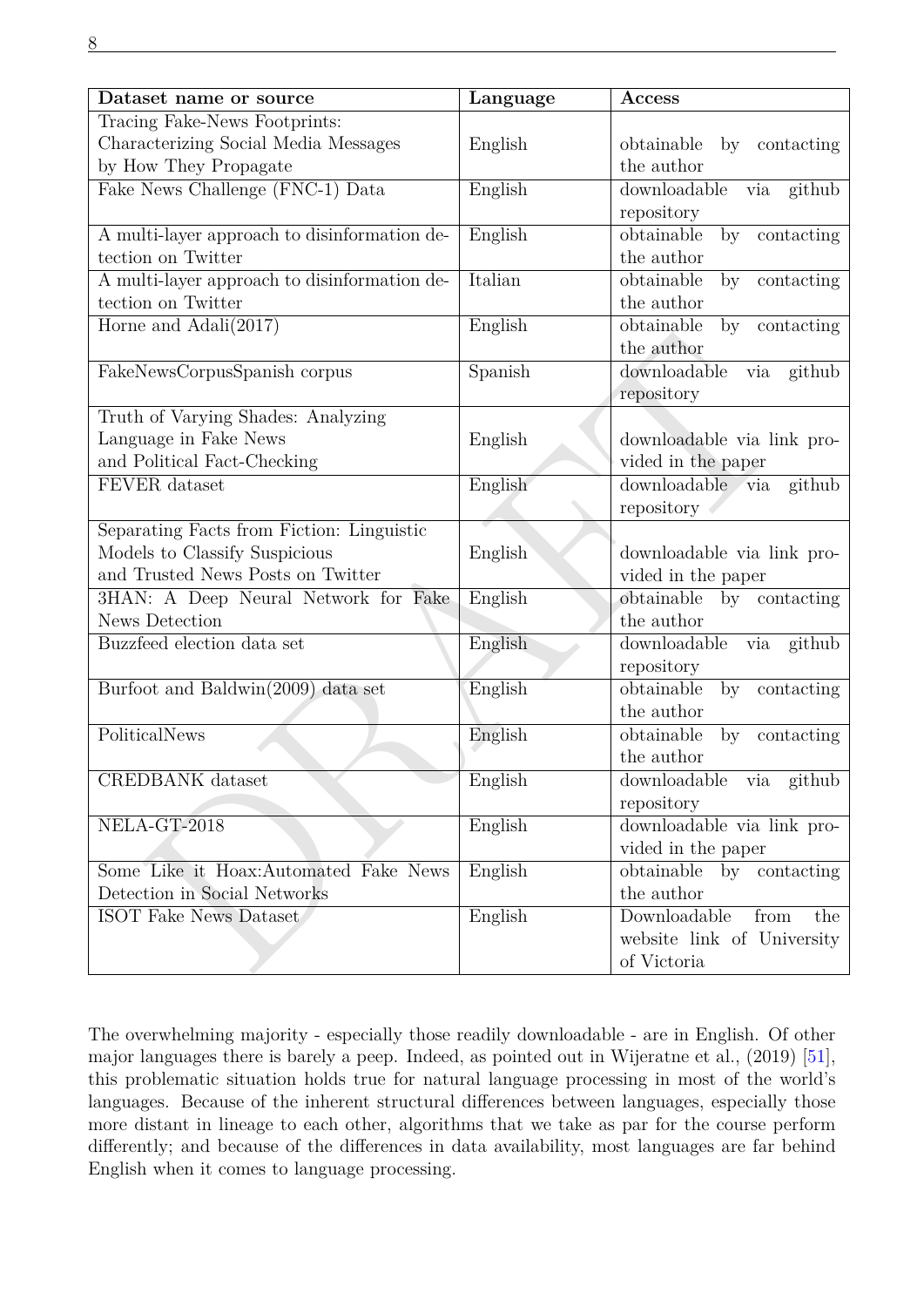### **What is to be done?**

What is to be done? Firstly, as we have shown, the state of the art in English is quite advanced; English is a lingua franca of the modern world, and thus useful in many contexts. Furthermore, the kind of results we have surveyed in the literature and demonstrated in practice no longer require academic teams and complex hardware: commercial desktop computer hardware suffices. Given this ease, we suggest exploring other failure points in the adoption of these AI for dealing with misinformation: it could be anything from lack of user-friendly interfaces to information asymmetry not filtering these advances down to those who can use them. Once these issues are known, they can be rectified.

Hy, the work of Glenski et al. shows that while we may not be able to make precise claims<br>the efficacy of machine learning in other languages, we may be reasonably confident<br>the efficacy of machine learning in other langu Secondly, the work of Glenski et al. shows that while we may not be able to make precise claims about the efficacy of machine learning in other languages, we may be reasonably confident that key algorithms from the domain will be within a few degrees of accuracy; an observation supported by Abonizio et al.(2020) [33], who, working with news articles in English, Portuguese and Spanish, highlighted the effectiveness of SVMs, RF (RF), and XGB.

However, for language-specific work, the fact remains that datasets must be built, these experiments must be trialed; only then can we make blanket claims about technological difficulty or ease. Until then, we exist in a fundamentally unequal state: for languages where the data is available, harnessing machine learning models to support factcheckers is - at least on a technical level - trivial. Datasets like FNC500k, Kaggle and KDNuggets are a few clicks away.

For those languages without the data, however, it is simply not possible. As once noted by William Gibson, the future is already here - it's just not evenly distributed.

### **Acknowledgements**

This research has been made possible through a grant from the Asia Foundation.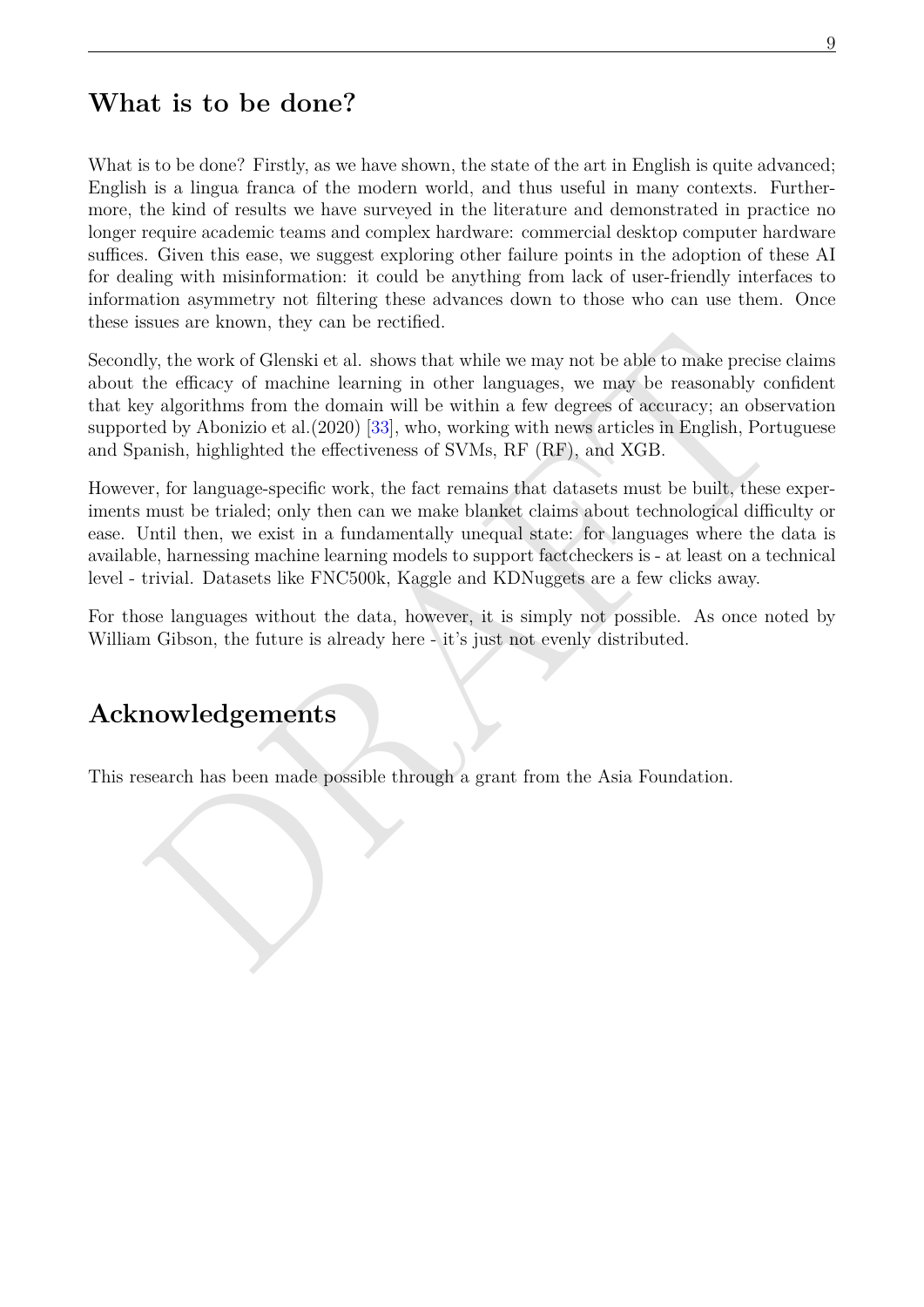### **Bibliography**

- <span id="page-10-0"></span>[1] D. Dor, "The role of the lie in the evolution of human language," *Language Sciences*, vol. 63, pp. 44–59, 2017.
- <span id="page-10-1"></span>[2] M. Del Vicario, A. Bessi, F. Zollo, F. Petroni, A. Scala, G. Caldarelli, H. E. Stanley, and W. Quattrociocchi, "The spreading of misinformation online," *Proceedings of the National Academy of Sciences*, vol. 113, no. 3, pp. 554–559, 2016.
- <span id="page-10-2"></span>[3] D. M. Lazer, M. A. Baum, Y. Benkler, A. J. Berinsky, K. M. Greenhill, F. Menczer, M. J. Metzger, B. Nyhan, G. Pennycook, D. Rothschild *et al.*, "The science of fake news," *Science*, vol. 359, no. 6380, pp. 1094–1096, 2018.
- <span id="page-10-3"></span>[4] H. Allcott and M. Gentzkow, "Social media and fake news in the 2016 election," *Journal of economic perspectives*, vol. 31, no. 2, pp. 211–36, 2017.
- <span id="page-10-4"></span>[5] R. J. Limaye, M. Sauer, J. Ali, J. Bernstein, B. Wahl, A. Barnhill, and A. Labrique, "Building trust while influencing online covid-19 content in the social media world," *The Lancet Digital Health*, vol. 2, no. 6, pp. e277–e278, 2020.
- <span id="page-10-5"></span>[6] K. Roose, "What is qanon, the viral pro-trump conspiracy theory?" *The New York Times*, 2020.
- <span id="page-10-7"></span><span id="page-10-6"></span>[7] J. Tollefson, "Tracking qanon: how trump turned conspiracy-theory research upside down." *Nature*, 2021.
- M. Lazer, M. A. Baum, Y. Benkler, A. J. Berinsky, K. M. Greenhill, F. Menezer, M. J. Metzger, M. J. Metzger, A. J. Senach, D. Rubschild et al., "The science of fake news," Seience, vol. 359, no. 6380, pp.<br>24-1096, 2018.<br>2 [8] V. L. Rubin, "On deception and deception detection: Content analysis of computer-mediated stated beliefs," *Proceedings of the American Society for Information Science and Technology*, vol. 47, no. 1, pp. 1–10, 2010.
- <span id="page-10-8"></span>[9] Y. Anzai, *Pattern recognition and machine learning*. Elsevier, 2012.
- <span id="page-10-9"></span>[10] S.-H. Liao, "Expert system methodologies and applications—a decade review from 1995 to 2004," *Expert systems with applications*, vol. 28, no. 1, pp. 93–103, 2005.
- <span id="page-10-10"></span>[11] J. Weizenbaum, "Eliza—a computer program for the study of natural language communication between man and machine," *Communications of the ACM*, vol. 9, no. 1, pp. 36–45, 1966.
- <span id="page-10-11"></span>[12] I. Rish *et al.*, "An empirical study of the naive bayes classifier," in *IJCAI 2001 workshop on empirical methods in artificial intelligence*, vol. 3, no. 22, 2001, pp. 41–46.
- <span id="page-10-12"></span>[13] M. A. Hearst, S. T. Dumais, E. Osuna, J. Platt, and B. Scholkopf, "Support vector machines," *IEEE Intelligent Systems and their applications*, vol. 13, no. 4, pp. 18–28, 1998.
- <span id="page-10-13"></span>[14] N. Jindal and B. Liu, "Opinion spam and analysis," in *Proceedings of the 2008 international conference on web search and data mining*, 2008, pp. 219–230.
- <span id="page-10-14"></span>[15] R. Mihalcea and C. Strapparava, "The lie detector: Explorations in the automatic recognition of deceptive language," in *Proceedings of the ACL-IJCNLP 2009 Conference Short Papers*, 2009, pp. 309–312.
- <span id="page-10-15"></span>[16] M. Ott, Y. Choi, C. Cardie, and J. T. Hancock, "Finding deceptive opinion spam by any stretch of the imagination," *arXiv preprint arXiv:1107.4557*, 2011.
- <span id="page-10-16"></span>[17] S. Feng, R. Banerjee, and Y. Choi, "Syntactic stylometry for deception detection," in *Proceedings of the 50th Annual Meeting of the Association for Computational Linguistics (Volume 2: Short Papers)*, 2012, pp. 171–175.
- <span id="page-10-17"></span>[18] N. K. Conroy, V. L. Rubin, and Y. Chen, "Automatic deception detection: Methods for finding fake news," *Proceedings of the Association for Information Science and Technology*, vol. 52, no. 1, pp. 1–4, 2015.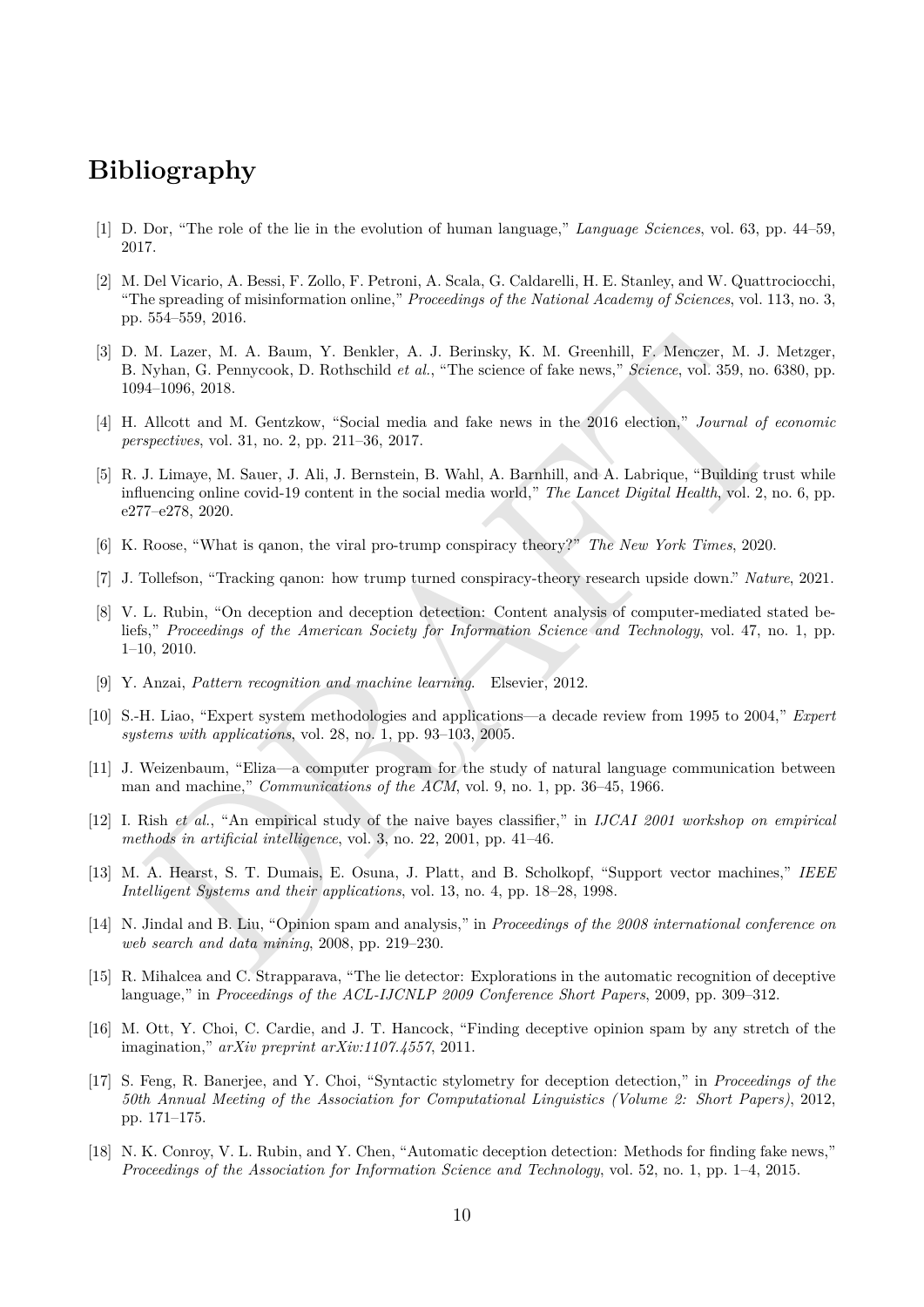- <span id="page-11-0"></span>[19] V. L. Rubin, N. Conroy, Y. Chen, and S. Cornwell, "Fake news or truth? using satirical cues to detect potentially misleading news," in *Proceedings of the second workshop on computational approaches to deception detection*, 2016, pp. 7–17.
- <span id="page-11-1"></span>[20] M. Granik and V. Mesyura, "Fake news detection using naive bayes classifier," in *2017 IEEE First Ukraine Conference on Electrical and Computer Engineering (UKRCON)*. IEEE, 2017, pp. 900–903.
- <span id="page-11-2"></span>[21] H. Ahmed, I. Traore, and S. Saad, "Detection of online fake news using n-gram analysis and machine learning techniques," in *International conference on intelligent, secure, and dependable systems in distributed and cloud environments*. Springer, 2017, pp. 127–138.
- <span id="page-11-3"></span>[22] C. Castillo, M. Mendoza, and B. Poblete, "Information credibility on twitter," in *Proceedings of the 20th international conference on World wide web*, 2011, pp. 675–684.
- <span id="page-11-4"></span>[23] S. Kwon, M. Cha, K. Jung, W. Chen, and Y. Wang, "Prominent features of rumor propagation in online social media," in *2013 IEEE 13th international conference on data mining*. IEEE, 2013, pp. 1103–1108.
- <span id="page-11-5"></span>[24] M. Potthast, J. Kiesel, K. Reinartz, J. Bevendorff, and B. Stein, "A stylometric inquiry into hyperpartisan and fake news," *arXiv preprint arXiv:1702.05638*, 2017.
- <span id="page-11-6"></span>[25] C. Buntain and J. Golbeck, "Automatically identifying fake news in popular twitter threads," in *2017 IEEE International Conference on Smart Cloud (SmartCloud)*. IEEE, 2017, pp. 208–215.
- <span id="page-11-7"></span>[26] T. Chen and C. Guestrin, "Xgboost: A scalable tree boosting system," in *Proceedings of the 22nd acm sigkdd international conference on knowledge discovery and data mining*, 2016, pp. 785–794.
- <span id="page-11-8"></span>[27] E. Al Daoud, "Comparison between xgboost, lightgbm and catboost using a home credit dataset," *International Journal of Computer and Information Engineering*, vol. 13, no. 1, pp. 6–10, 2019.
- <span id="page-11-9"></span>[28] C. Janze and M. Risius, "Automatic detection of fake news on social media platforms." *Pacis*, vol. 261, 2017.
- <span id="page-11-11"></span><span id="page-11-10"></span>[29] K. Shu, A. Sliva, S. Wang, J. Tang, and H. Liu, "Fake news detection on social media: A data mining perspective," *ACM SIGKDD explorations newsletter*, vol. 19, no. 1, pp. 22–36, 2017.
- Kwon, M. Cha, K. Jung, W. Chen, and Y. Wang, "Prominent features of rumor propagation in online<br>ial media," in 2013 LEEE 13th international conference on data mining. IEEE, 2013, pp. 1103–1108.<br>Perthast, J. Kiesel, K. Rei [30] S. Helmstetter and H. Paulheim, "Weakly supervised learning for fake news detection on twitter," in *2018 IEEE/ACM International Conference on Advances in Social Networks Analysis and Mining (ASONAM)*. IEEE, 2018, pp. 274–277.
- <span id="page-11-12"></span>[31] K. Shu, S. Wang, and H. Liu, "Beyond news contents: The role of social context for fake news detection," in *Proceedings of the twelfth ACM international conference on web search and data mining*, 2019, pp. 312–320.
- <span id="page-11-13"></span>[32] G. Gravanis, A. Vakali, K. Diamantaras, and P. Karadais, "Behind the cues: A benchmarking study for fake news detection," *Expert Systems with Applications*, vol. 128, pp. 201–213, 2019.
- <span id="page-11-14"></span>[33] H. Q. Abonizio, J. I. de Morais, G. M. Tavares, and S. Barbon Junior, "Language-independent fake news detection: English, portuguese, and spanish mutual features," *Future Internet*, vol. 12, no. 5, p. 87, 2020.
- <span id="page-11-15"></span>[34] T. Felber, "Constraint 2021: Machine learning models for covid-19 fake news detection shared task," *arXiv preprint arXiv:2101.03717*, 2021.
- <span id="page-11-16"></span>[35] L. Zhou, J. K. Burgoon, D. P. Twitchell, T. Qin, and J. F. Nunamaker Jr, "A comparison of classification methods for predicting deception in computer-mediated communication," *Journal of Management Information Systems*, vol. 20, no. 4, pp. 139–166, 2004.
- <span id="page-11-17"></span>[36] J. Vincent, "'godfathers of ai' honored with turing award, the nobel prize of computing," Mar 2019. [Online]. Available: [http://www.theverge.com/2019/3/27/18280665/](http://www.theverge.com/2019/3/27/18280665/ai-godfathers-turing-award-2018-yoshua-bengio-geoffrey-hinton-yann-lecun) [ai-godfathers-turing-award-2018-yoshua-bengio-geoffrey-hinton-yann-lecun](http://www.theverge.com/2019/3/27/18280665/ai-godfathers-turing-award-2018-yoshua-bengio-geoffrey-hinton-yann-lecun)